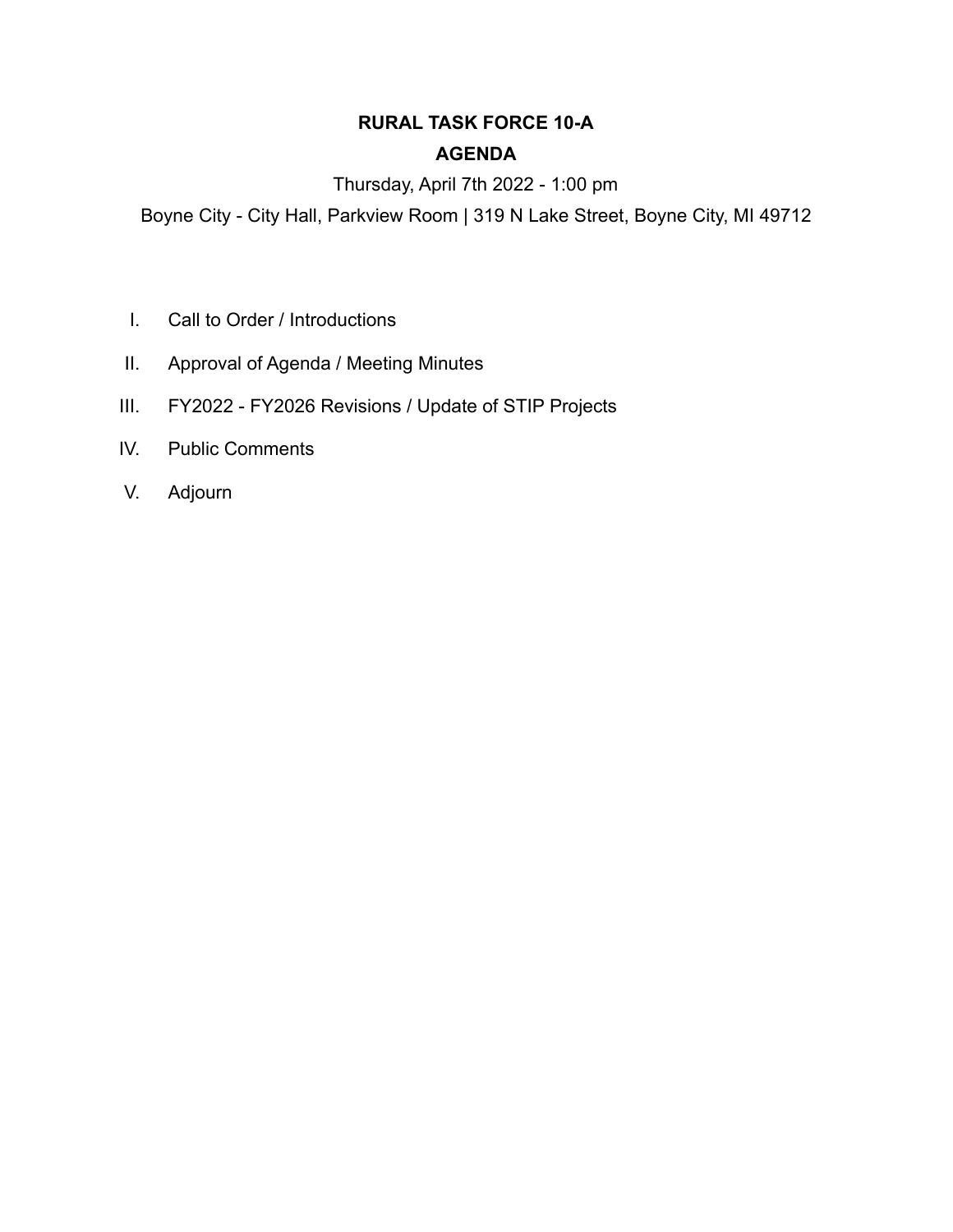### **RURAL TASK FORCE 10-A**

#### **MEETING MINUTES**

#### January 20, 2022 1:00 pm

### Boyne City Hall | 319 N Lake St, Boyne City, MI 49712

*In Attendance: Burt Thompson (Antrim County Road Commission), Al Meacham (Antrim County Transit), Pat Harmon (Charlevoix County Road Commission), Ryan Novotny (Charlevoix County Transit), Mathew Cooke (Networks Northwest), Hannah Yurk (Networks Northwest), Brian Gutowski (Emmet County Road Commission), John Rogers (Kalkaska County Road Commission), Tina Makarewicz (MDOT)*

I. Call to Order / Introductions

Brian Gutowski called the meeting to order at 1:00 p.m.

Those in attendance were introduced to one another.

II. Approval of Agenda / Meeting Minutes

**Motion to approve the January 20, 2022 agenda and December 16, 2021meeting minutes by Burt Thompson and supported by Pat Harmon. Motion approved by all members in attendance.**

III. FY2022 Revisions / Update of STIP projects

Hannah Yurk explained that FY2022 STP federal funding targets have been increased for each County and will need to be adjusted to utilize all of the funds.

#### Antrim County

FY22 - The Macomb County Sell was increased by \$147,623 for a total of STP of \$464,277.

FY23 - The Eddy School Road project State D was decreased, and local match was increased

- FY24 No changes were made.
- FY25 No changes were made.
- FY26 No change was made.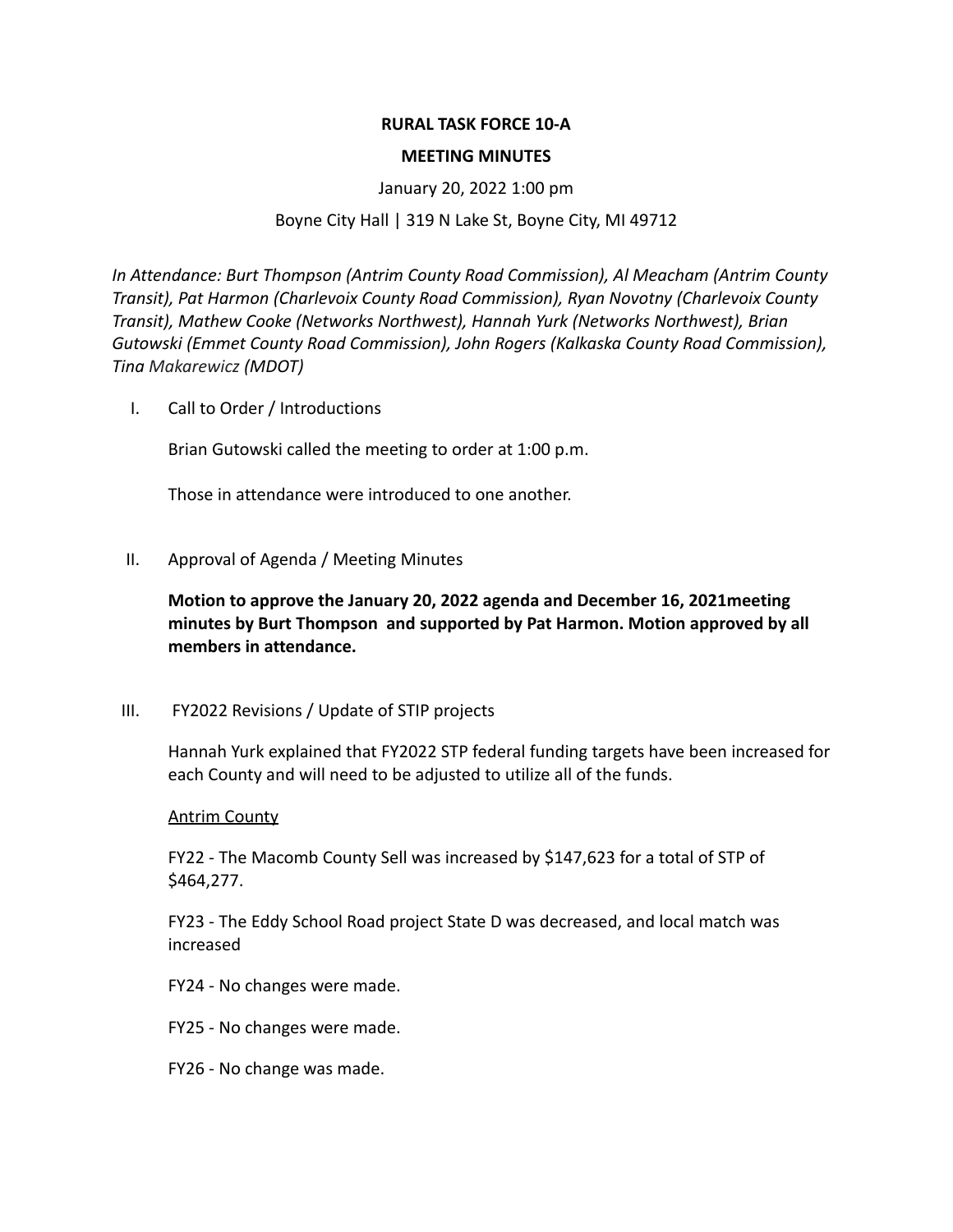## Charlevoix County

FY22 - Charlevoix will be exchanging State D of \$18,889 with Emmet County for STP. The Thumb Lake Road project STP increased to \$505,297, State D is \$95,067, and a local match of \$200,000.

FY23 - No changes were made.

FY24 - No changes were made.

FY25 - The State Street project was removed and replaced by the Thumb Lake Road project with \$463,000 in STP and local match of \$115,750. The total cost of the project is \$578,750.

FY26 - No changes were made.

## Emmet County

FY22 - Emmet County is exchanging with Charlevoix County STP of \$18,889 for State D. Emmet County increased the Oakland County Sell to \$758,598.

FY23 - The Oakland Sell of State D was increased to \$78,432 with no local match.

- FY24 The Oakland Sell of State D was increased to \$72,000 with no local match.
- FY25 No changes were made.
- FY26 No changes were made.

## Kalkaska County

It was discussed that the FY2021 project is moving to FY22 and the COVID HIP funds are to be used for that project, not the current FY22 project. Mathew and Hannah will discuss this with Josh Grab.

FY22 - The CR571 project received an increase to STP for a total of \$527,825. Additionally, transit is receiving \$10,000 of STP for a generator.

- FY23 No changes were made.
- FY24 No changes were made.
- FY25 No changes were made.
- FY26 No changes were made.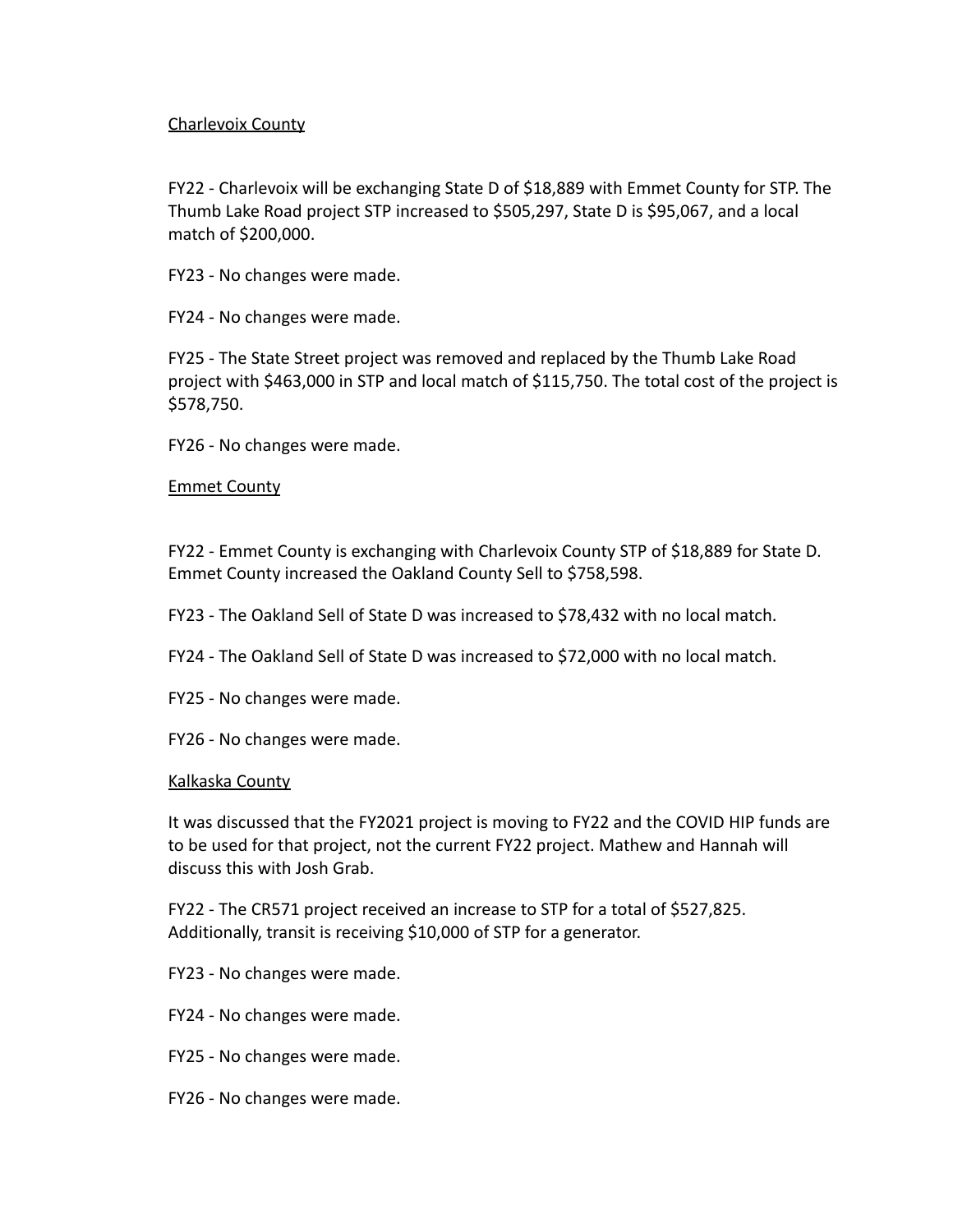**Motion by Pat Harmon, seconded by Burt Thompson, to approve the State D trade of \$18,889 from Charlevoix County to Emmet County in FY2022. Charlevoix is trading STP funds of \$18,889 for the State D. Motion approved by all members in attendance.**

**Motion by John Rogers, seconded by Burt Thompson, to approve the funding amounts and changes discussed in this agenda item. Motion approved by all members in attendance.**

IV. Public Comments

It was discussed that there might be an April/May meeting to discuss any bid savings.

No public comments were provided.

V. Adjourn

Meeting adjourned at 1:25 p.m.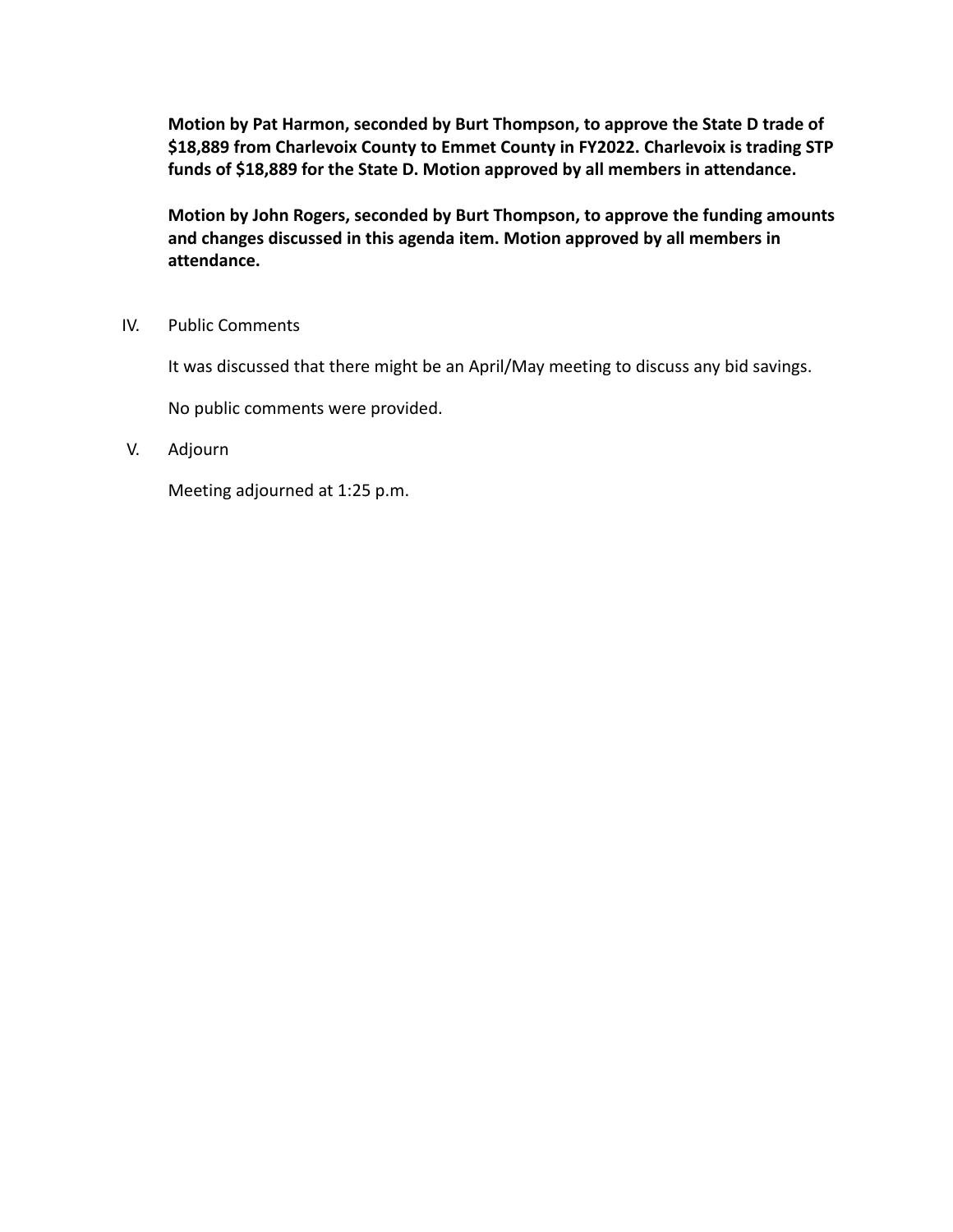|                   |                                  |                          | FY 2023                     | <b>FY 2024</b>           | FY 2025                  | FY 2026                  |
|-------------------|----------------------------------|--------------------------|-----------------------------|--------------------------|--------------------------|--------------------------|
|                   |                                  | <b>FY 2022 STBG</b>      | <b>Estimated</b>            | <b>Estimated</b>         | <b>Estimated</b>         | <b>Estimated</b>         |
|                   |                                  |                          | <b>Targets STBG Targets</b> | <b>STBG Targets</b>      | <b>STBG Targets</b>      | <b>STBG Targets</b>      |
| RTF <sub>1</sub>  | Livingston                       | \$923,188                | \$878,000                   | \$896,000                | \$914,000                | \$932,000                |
|                   | Monroe                           | \$950,213                | \$916,000                   | \$934,000                | \$953,000                | \$972,000                |
|                   | St.Clair                         | \$1,257,002              | \$1,223,000                 | \$1,247,000              | \$1,272,000              | \$1,297,000              |
|                   | Washtenaw                        | \$1,053,358              | \$1,020,000                 | \$1,040,000              | \$1,061,000              | \$1,082,000              |
|                   | <b>RTF 1 Total</b>               | \$4,183,760              | \$4,037,000                 | \$4,117,000              | \$4,200,000              | \$4,283,000              |
| RTF <sub>2</sub>  | Hillsdale                        | \$943,076                | \$926,000                   | \$945,000                | \$964,000                | \$983,000                |
|                   | Jackson                          | \$1,268,622              | \$1,237,000                 | \$1,262,000              | \$1,287,000              | \$1,313,000              |
|                   | Lenawee                          | \$1,240,451              | \$1,213,000                 | \$1,237,000              | \$1,262,000              | \$1,287,000              |
|                   | <b>RTF 2 Total</b>               | \$3,452,149              | \$3,376,000                 | \$3,444,000              | \$3,513,000              | \$3,583,000              |
| RTF <sub>3</sub>  | Barry                            | \$974,886                | \$952,000                   | \$971,000                | \$990,000                | \$1,010,000              |
|                   | <b>Branch</b>                    | \$818,673                | \$808,000                   | \$824,000                | \$840,000                | \$857,000                |
|                   | Calhoun                          | \$1,063,446              | \$1,047,000                 | \$1,068,000              | \$1,089,000              | \$1,111,000              |
|                   | Kalamazoo                        | \$814,442                | \$789,000                   | \$805,000                | \$821,000                | \$837,000                |
|                   | St.Joseph                        | \$832,495                | \$816,000                   | \$832,000                | \$849,000                | \$866,000                |
|                   | <b>RTF 3 Total</b>               | \$4,503,943              | \$4,412,000                 | \$4,500,000              | \$4,589,000              | \$4,681,000              |
| RTF4              | <b>Berrien</b>                   | \$1,001,924              | \$977,000                   | \$997,000                | \$1,017,000              | \$1,037,000              |
|                   | Cass                             | \$789,534                | \$764,000                   | \$779,000                | \$795,000                | \$811,000                |
|                   | Van Buren                        | \$1,063,019              | \$1,027,000                 | \$1,048,000              | \$1,069,000              | \$1,090,000              |
|                   | <b>RTF 4 Total</b>               | \$2,854,477              | \$2,768,000                 | \$2,824,000              | \$2,881,000              | \$2,938,000              |
|                   |                                  |                          |                             |                          |                          |                          |
| RTF <sub>5</sub>  | Lapeer                           | \$1,195,159              | \$1,152,000                 | \$1,175,000              | \$1,199,000              | \$1,223,000              |
|                   | Shiawassee<br><b>RTF 5 Total</b> | \$933,288<br>\$2,128,447 | \$916,000<br>\$2,068,000    | \$934,000<br>\$2,109,000 | \$953,000<br>\$2,152,000 | \$972,000<br>\$2,195,000 |
| RTF <sub>6</sub>  | Clinton                          | \$892,749                | \$868,000                   | \$885,000                | \$903,000                | \$921,000                |
|                   | Eaton                            | \$878,978                | \$855,000                   | \$872,000                | \$889,000                | \$907,000                |
|                   | Ingham                           | \$825,279                | \$806,000                   | \$822,000                | \$838,000                | \$855,000                |
|                   | <b>RTF 6 Total</b>               | \$2,597,005              | \$2,529,000                 | \$2,579,000              | \$2,630,000              | \$2,683,000              |
| RTF <sub>7A</sub> | Huron                            | \$1,082,666              | \$1,051,000                 | \$1,072,000              | \$1,093,000              | \$1,115,000              |
|                   | Sanilac                          | \$1,236,293              | \$1,194,000                 | \$1,218,000              | \$1,242,000              | \$1,267,000              |
|                   | Tuscola                          | \$1,201,283              | \$1,162,000                 | \$1,185,000              | \$1,209,000              | \$1,233,000              |
|                   | <b>RTF 7A Total</b>              | \$3,520,242              | \$3,407,000                 | \$3,475,000              | \$3,544,000              | \$3,615,000              |
| RTF <sub>7B</sub> | Bay                              | \$740,025                | \$724,000                   | \$738,000                | \$753,000                | \$768,000                |
|                   | Gratiot                          | \$872,596                | \$860,000                   | \$877,000                | \$895,000                | \$913,000                |
|                   | Saginaw                          | \$1,270,507              | \$1,229,000                 | \$1,254,000              | \$1,279,000              | \$1,305,000              |
|                   | <b>RTF 7B Total</b>              | \$2,883,129              | \$2,813,000                 | \$2,869,000              | \$2,927,000              | \$2,986,000              |

\*Federal Targets are subject to change based on future federal-aid notices. Updated Federal aid notices are issued throught the year.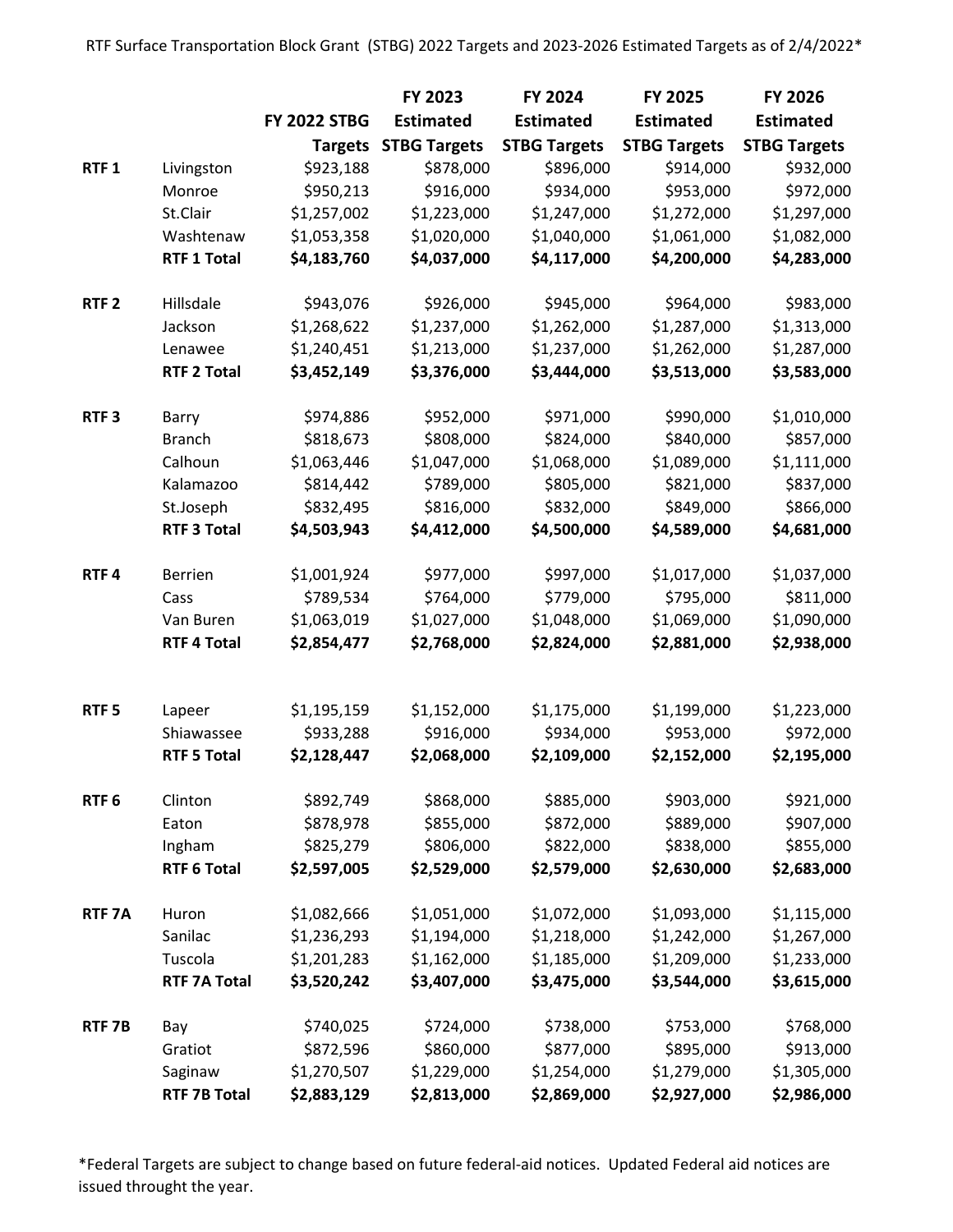RTF 7C Clare \$721,490 \$701,000 \$715,000 \$729,000 \$744,000 Gladwin \$688,037 \$671,000 \$684,000 \$698,000 \$712,000 Isabella \$904,118 \$887,000 \$905,000 \$923,000 \$941,000 Midland \$735,204 \$713,000 \$727,000 \$742,000 \$757,000 RTF 7C Total \$3,048,849 \$2,972,000 \$3,031,000 \$3,092,000 \$3,154,000 RTF 7D Arenac \$505,122 \$495,000 \$505,000 \$515,000 \$525,000 Iosco \$596,333 \$583,000 \$595,000 \$607,000 \$619,000 Ogemaw \$697,331 \$681,000 \$695,000 \$709,000 \$723,000 Roscommon \$541,643 \$522,000 \$532,000 \$543,000 \$554,000 RTF 7D Total \$2,340,429 \$2,281,000 \$2,327,000 \$2,374,000 \$2,421,000 RTF 8A Mecosta \$800,909 \$778,000 \$794,000 \$810,000 \$826,000 Montcalm \$1,198,341 \$1,161,000 \$1,184,000 \$1,208,000 \$1,232,000 Osceola \$736,319 \$718,000 \$732,000 \$747,000 \$762,000 RTF 8A Total \$2,735,568 \$2,657,000 \$2,710,000 \$2,765,000 \$2,820,000 RTF 8B Allegan \$1,496,098 \$1,454,000 \$1,483,000 \$1,513,000 \$1,543,000 Ionia \$943,220 \$927,000 \$946,000 \$965,000 \$984,000 Ottawa \$864,710 \$826,000 \$843,000 \$860,000 \$877,000 RTF 8B Total \$3,304,028 \$3,207,000 \$3,272,000 \$3,338,000 \$3,404,000 RTF 9 Alcona \$594,216 \$579,000 \$591,000 \$603,000 \$615,000 Alpena \$563,716 \$551,000 \$562,000 \$573,000 \$584,000 Cheboygan \$787,403 \$759,000 \$774,000 \$789,000 \$805,000 Crawford \$534,414 \$520,000 \$530,000 \$541,000 \$552,000 Montmorency \$502,971 \$489,000 \$499,000 \$509,000 \$519,000 Oscoda \$532,764 \$519,000 \$529,000 \$540,000 \$551,000 Otsego \$585,451 \$572,000 \$583,000 \$595,000 \$607,000 Presque Isle \$607,526 \$591,000 \$603,000 \$615,000 \$627,000 RTF 9 Total \$4,708,461 \$ 4,580,000 \$ 4,671,000 \$ 4,765,000 \$ 4,860,000 RTF 10A Antrim \$663,277 \$644,000 \$657,000 \$670,000 \$683,000 Charlevoix \$554,186 \$539,000 \$550,000 \$561,000 \$572,000 Emmet \$666,454 \$651,000 \$664,000 \$677,000 \$691,000 Kalkaska \$637,825 \$624,000 \$636,000 \$649,000 \$662,000 RTF 10A \$2,521,742 \$ 2,458,000 \$ 2,507,000 \$ 2,557,000 \$ 2,608,000 RTF 10B Manistee \$684,556 \$670,000 \$683,000 \$697,000 \$711,000 Missaukee \$635,741 \$621,000 \$633,000 \$646,000 \$659,000 Wexford \$660,236 \$633,000 \$646,000 \$659,000 \$672,000 RTF 10B Total \$1,980,533 \$ 1,924,000 \$ 1,962,000 \$ 2,002,000 \$ 2,042,000 RTF 10C Benzie \$496,428 \$486,000 \$496,000 \$506,000 \$516,000 Grand Travers \$742,282 \$712,000 \$726,000 \$741,000 \$756,000 Leelanau \$492,077 \$479,000 \$489,000 \$499,000 \$509,000 RTF 10C Total \$1,730,787 \$1,677,000 \$1,711,000 \$1,746,000 \$1,781,000

RTF Surface Transportation Block Grant (STBG) 2022 Targets and 2023-2026 Estimated Targets as of 2/4/2022\*

\*Federal Targets are subject to change based on future federal-aid notices. Updated Federal aid notices are issued throught the year.